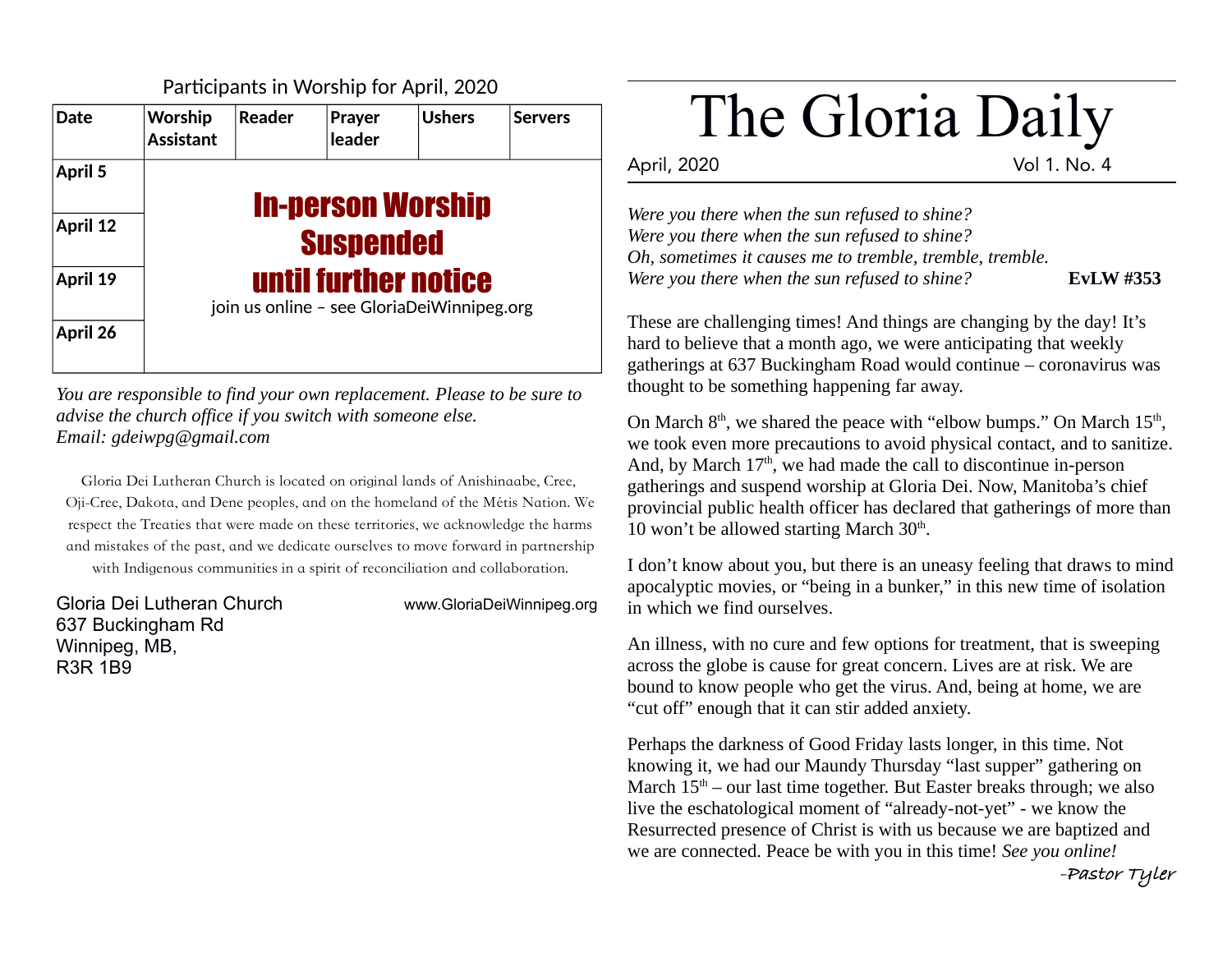# ONLINE CHURCH IN THE TIME OF A PANDEMIC

**"How Does This Work??"**

There are sites on the internet that we will use to share information, and to connect as best we can. Do I need a computer? Yes, a computer works best, however a smartphone (like an iPhone) will give you the capability you need, as well! Here is a summary of the sites to check, and how to use them:

# Website: [www.gloriadeiwinnipeg.org](http://www.gloriadeiwinnipeg.org/)

This is a site dedicated to "all things Gloria Dei!" Visit the website to sign up for regular email updates, to find newsletters, Bible Study information, and ongoing updates from the church

# Facebook: [www.facebook.com](http://www.facebook.com/)

This website has billions of people accessing it, so it is useful for us to use to connect with many other church people and people who might be interested in connecting with us, at Gloria Dei. A number of us already have Facebook accounts (which can be set up with an email address). Gloria Dei has a dedicated "Facebook page," where updates are shared and people can comment on them, as well as a "Facebook group," where discussions can be held. Look up: [www.facebook.com/GloriaDeiWinnipeg](http://www.facebook.com/GloriaDeiWinnipeg)

# Zoom: [www.zoom.us](http://www.zoom.us/)

This is a website for setting up real-time, face-to-face (or phone-in) meeting/conferences. This is useful for having discussions together, from the comfort of our homes – so we can use it for Bible Studies, committee meetings, or just a visit! Look for Zoom links provided in congregational emails, and click on the link at the agreed-upon time, and join in!

# YouTube: [www.youtube.com/WinnipegLutheran](http://www.youtube.com/WinnipegLutheran)

This is where most of our Gloria Dei videos (including weekly video devotions) are posted. There is a dedicated Gloria Dei playlist.

# Extras: Instagram [www.instagram.com/GloriaDeiWinnipeg](http://www.instagram.com/GloriaDeiWinnipeg) Twitter [www.twitter.com/GloriaDeiWpg](http://www.twitter.com/GloriaDeiWpg)

If you have questions, contact Pastor Tyler! He can be phoned or texted at (204) 218-4823 or emailed at pastorgdeiwpg@gmail.com

# **BIBLE STUDY**

In the Sundays of March, we we've been following the series "Beyond Belief," featuring late author and biblical scholar, Marcus Borg.

In April, we'll look at a series called "Singing the Unsung" featuring Church of Scotland minister, and gifted composer and musician, John Bell. How does what we sing communicate what we believe? How do other cultures express their stories in song?





Participants are asked to look at the video ahead of the Sunday morning session (information provided in weekly emails). When we gather on Sundays, we take some time to discuss the content and check-in!

> *See you on Zoom on Sundays at 9:30am!*



**SOCIAL MEDIA!**

**"Like" us on Facebook (updates, links…!) @GloriaDeiWinnipeg**





**Follow us on Twitter (short announcments) @GloriaDeiWpg**



**Subscribe to the YouTube channel, and see our playlist @WinnipegLutheran**